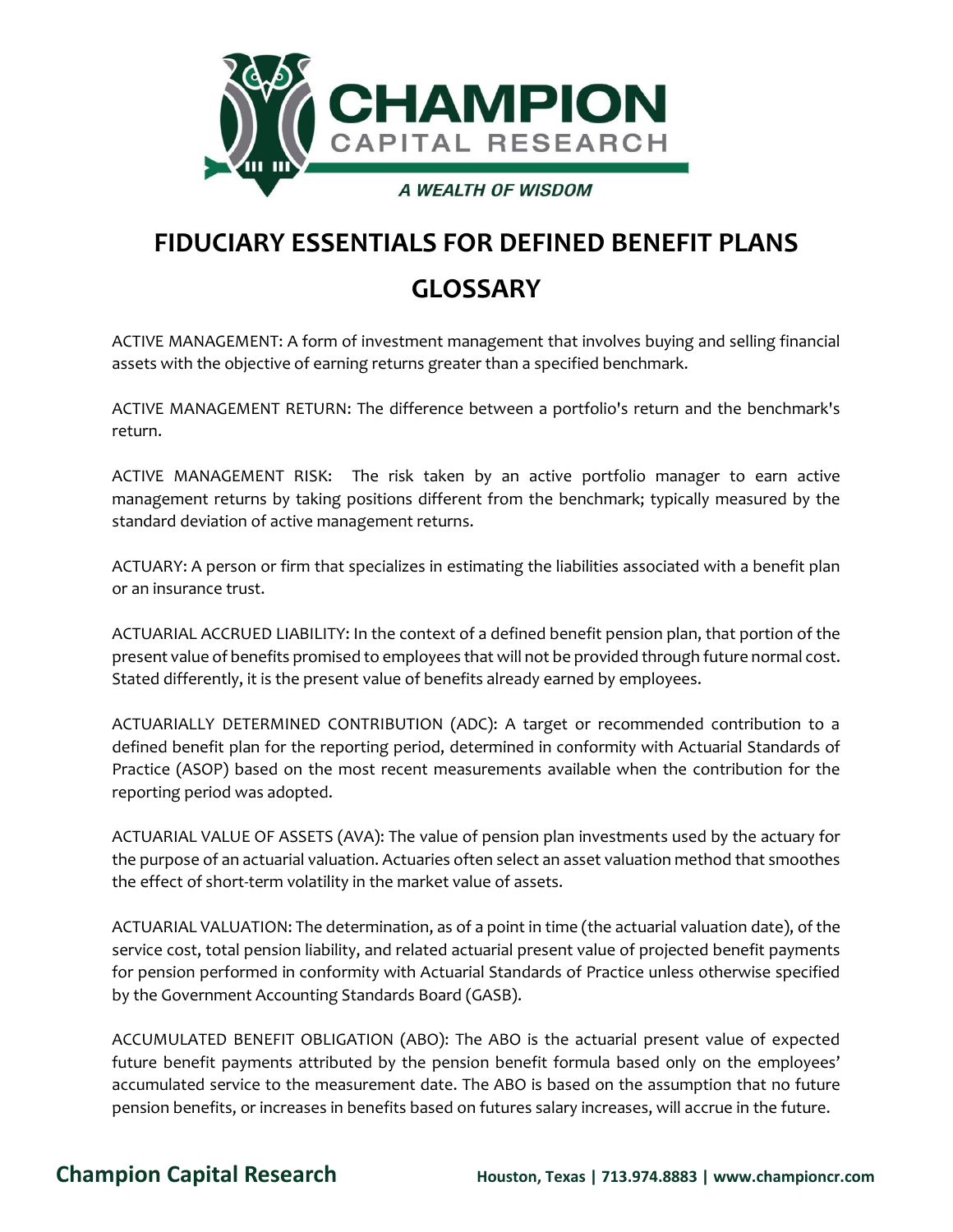

ALPHA: The amount of return expected from an investment from its inherent value.

ANNUITY - A contract that guarantees a series of future payments to a party, the annuitant, beginning at a specified point in time and continuing to a specified future point in time or terminating at the date of the annuitant's death.

ANNUAL REPORT: The yearly audited record of a corporation or a mutual fund's condition and performance that is distributed to shareholders.

ANNUAL REQUIRED CONTRIBUTION (ARC) - The actuarially determined pension fund contribution in a single year is the sum of two factors:

- The cost of pension benefits being accrued in the current year (known as the normal cost), plus
- The cost to amortize, or pay off, the plan's unfunded liability.

ARC was introduced by GASB in 1994 in Statements 25 and 27; however, they were superseded by GASB Statements 67 and 68, which eliminated the ARC as a required disclosure. Public retirement systems that to continue to calculate an ARC are required to publish it along with the assumptions used to make the calculation.

ANNUALIZED: A procedure where figures covering a period of less than one year are extended to cover a 12-month period.

ANNUALIZED RATE OF RETURN: The average annual return over a period of years, taking into account the effect of compounding. Annualized rate of return also can be called compound growth rate.

APPRECIATION: The increase in value of a financial asset.

ASSET ALLOCATION: Investment strategy that apportions a portfolio's assets according to the investor's goals, risk tolerance, and investment horizon. Allocation typically involves selecting assets representing different asset classes. The assets in each class have different levels of risk and return, and may behave differently over time.

ASSET CLASS: A broadly defined generic group of financial assets, such as stocks or bonds.

AVERAGE MATURITY: For a bond fund, the average of the stated maturity dates of the debt securities in the portfolio. Also called average weighted maturity. In general, the longer the average maturity, the greater the fund's sensitivity to interest-rate changes, which means greater price fluctuation. A shorter average maturity usually means a less sensitive - and consequently, less volatile - portfolio.

BALANCED FUND: Mutual funds that seek both growth and income in a portfolio with a mix of common stock, preferred stock or bonds. The companies selected typically are in different industries and different geographic regions.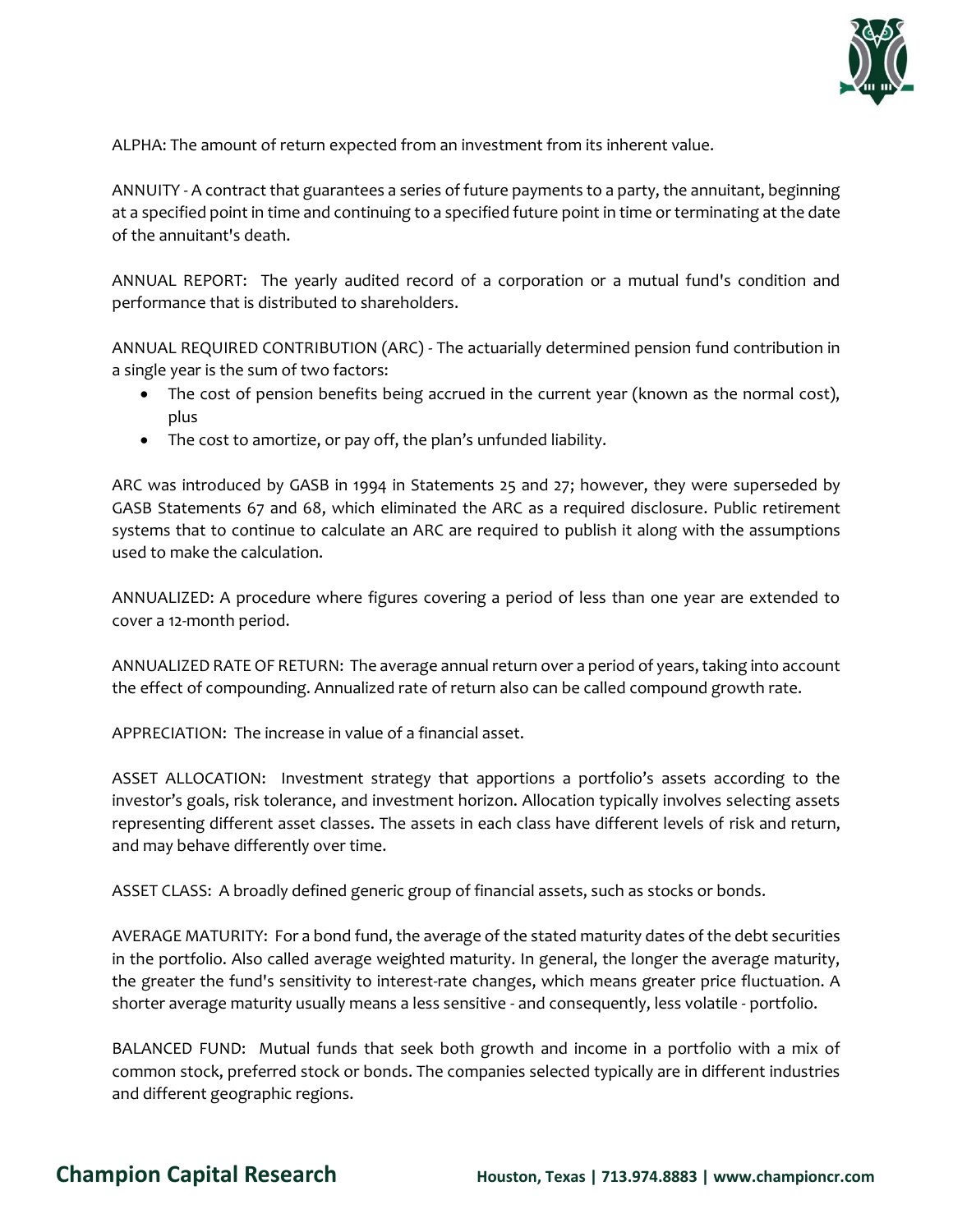

BASIS POINT: One one-hundredth of a percentage point, or 0.01%; 100 basis points (bps) add up to 1%.

BEAR MARKET: A bear market is a prolonged period of falling stock prices, usually marked by a decline of 20% or more. A market in which prices decline sharply against a background of widespread pessimism, growing unemployment or business recession. The opposite of a bull market.

BENCHMARK: A portfolio with which the investment performance of an investor can be compared for the purpose of determining investment skill. A benchmark portfolio represents a relevant and investable alternative to the investor's actual portfolio and, in particular, is similar in terms of risk exposure.

BENEFITS: Periodic payments promised or expected to be made to the designated beneficiaries of a pool of assets.

BENEFIT MULTIPLIER: A fixed percentage that is typically used, in conjunction with an employee's final average salary and years of service, to determine an employee's pension benefits.

BENEFIT POLICY: Term used to describe the basis for which employees earn benefits in the plan.

BETA: A relative measure of the sensitivity of an asset's return to changes in the return on the market portfolio.

BLUE CHIP: A high-quality, relatively low-risk investment; the term usually refers to stocks of large, well-established companies that have performed well over a long period. The term Blue Chip is borrowed from poker, where the blue chips are the most valuable.

BOARD OF TRUSTEES: A governing board elected or appointed to direct the policies of an institution.

BOND (FIXED-INCOME SECURITY): A type of investment in which the holder lends money to another entity and is then entitled to periodic payments of interest and a return of the principal at a specified time in the future. In summary, a bond acts like a loan or an IOU that is issued by a corporation, municipality or the U.S. government. The issuer promises to repay the full amount of the loan on a specific date and pay a specified rate of return for the use of the money to the investor at specific time intervals.

BOND FUND: A mutual fund that invests exclusively in bonds.

CENSUS DATA: Per capita claims costs along with participant demographics are used to estimate future benefit payments. Examples of so-called "census" data that may be accumulated for purposes of the pension plan include:

- Date of birth;
- Gender;
- Date of hire;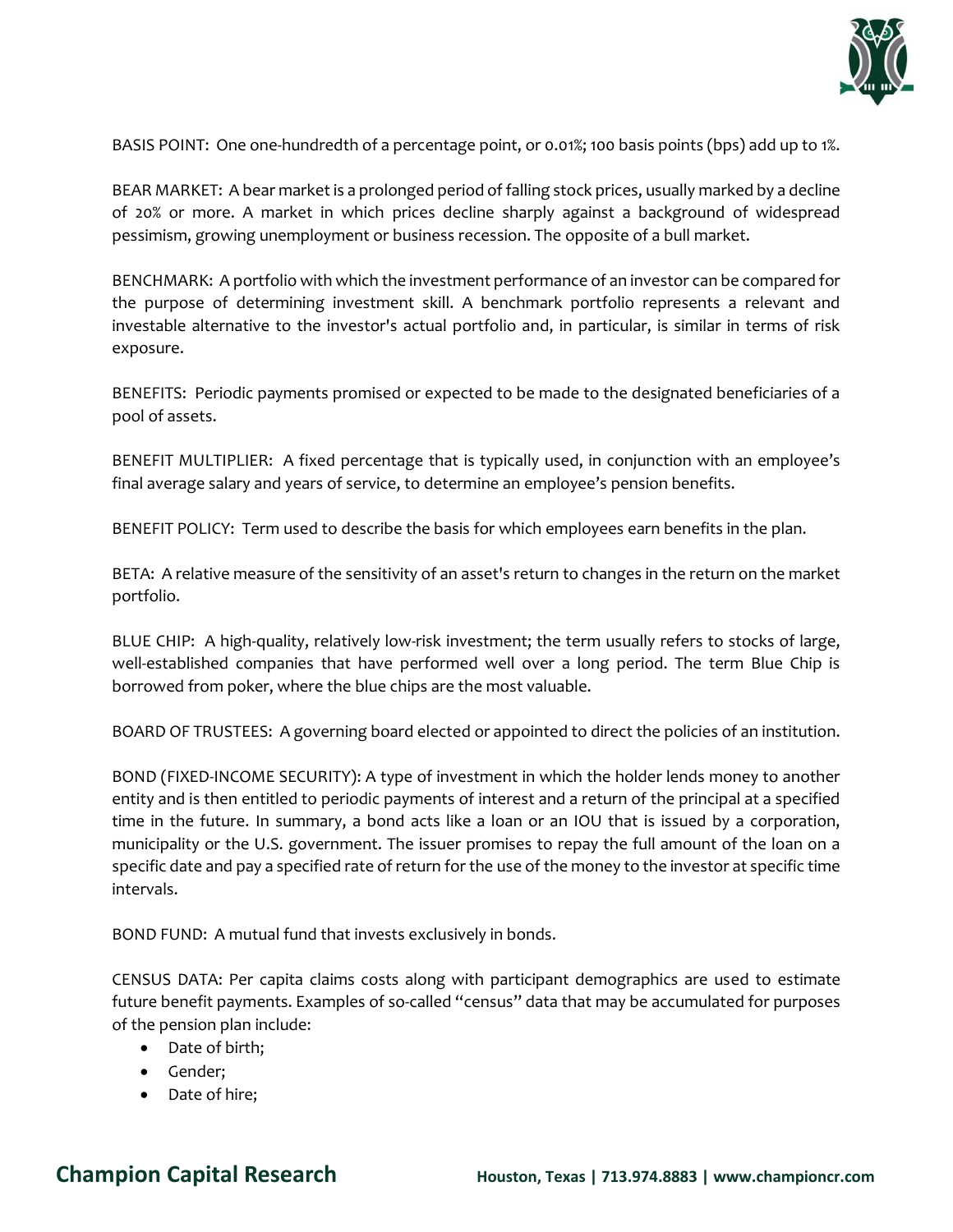

- Business unit;
- Hourly/salaried employee;
- Marital status and spouse's date of birth; and
- Retirement date.

COMMITTEE OF SPONSORING ORGANIZATIONS OF THE TREADWAY COMMISSION (COSO): Organization that published *Internal Control: An Integrated Framework, Enterprise Risk Management – Integrated Framework*, and *Guidance on Monitoring Internal Control Systems* and several other internal control framework-related tools.

COMMON STOCK (EQUITY; STOCK): Legal representations of an ownership position in a corporation.

COMPREHENSIVE ANNUAL FINANCIAL REPORT (CAFR): Financial report that contains, at a minimum, three sections: (1) introductory, (2) financial, and (3) statistical, and whose financial section provides information on each individual fund and component unit.

CONFLICT OF INTEREST: A situation in which the actions of a person who has a duty to one party could benefit that person (or a related party) at the expense of the party to whom the duty is owed.

CORRELATION: A statistical measure of the covariation of two random variables (i.e., how much two asset returns change together).

DEFINED BENEFIT (DB) PLAN: Employee retirement plan established and maintained by an employer that uses a predetermined formula to calculate the amount of an employee's retirement benefit. Early DB plans (referred to as flat benefit plans) were commonly a set dollar amount that was the same for all employees, regardless of their actual compensation, or a fixed percentage of an employee's compensation. Any employee who worked for the company a minimum number of years received the same dollar amount orfixed percentage upon retirement. Today, DB plans and their formulas are more likely to take into consideration an employee's years of service; such plans are called unit benefit plans. Employer contributions to DB plans are determined actuarially. No individual accounts are maintained, as is done for defined contribution plans. In the United States, ERISA and federal tax laws consider any plan that is not an individual account plan to be a defined benefit plan.

DEFINED CONTRIBUTION (DC) PLAN: As defined by federal law, a plan that provides an individual retirement account for each participant with benefits based solely on (1) the amount contributed to the participant's account plus (2) any income, expenses, gains, losses and forfeitures from other participants. Contributions to an account may be made by the employee or the employer. Defined contribution plans include  $401(k)$ ,  $403(b)$  and  $457$  plans.

DEMOGRAPHIC ASSUMPTIONS: The calculation of expected benefits for plan participants requires the use of assumptions about the demographics of plan participants. Examples of such demographic assumptions include estimates of:

- Life expectancy or mortality;
- Expected retirement age;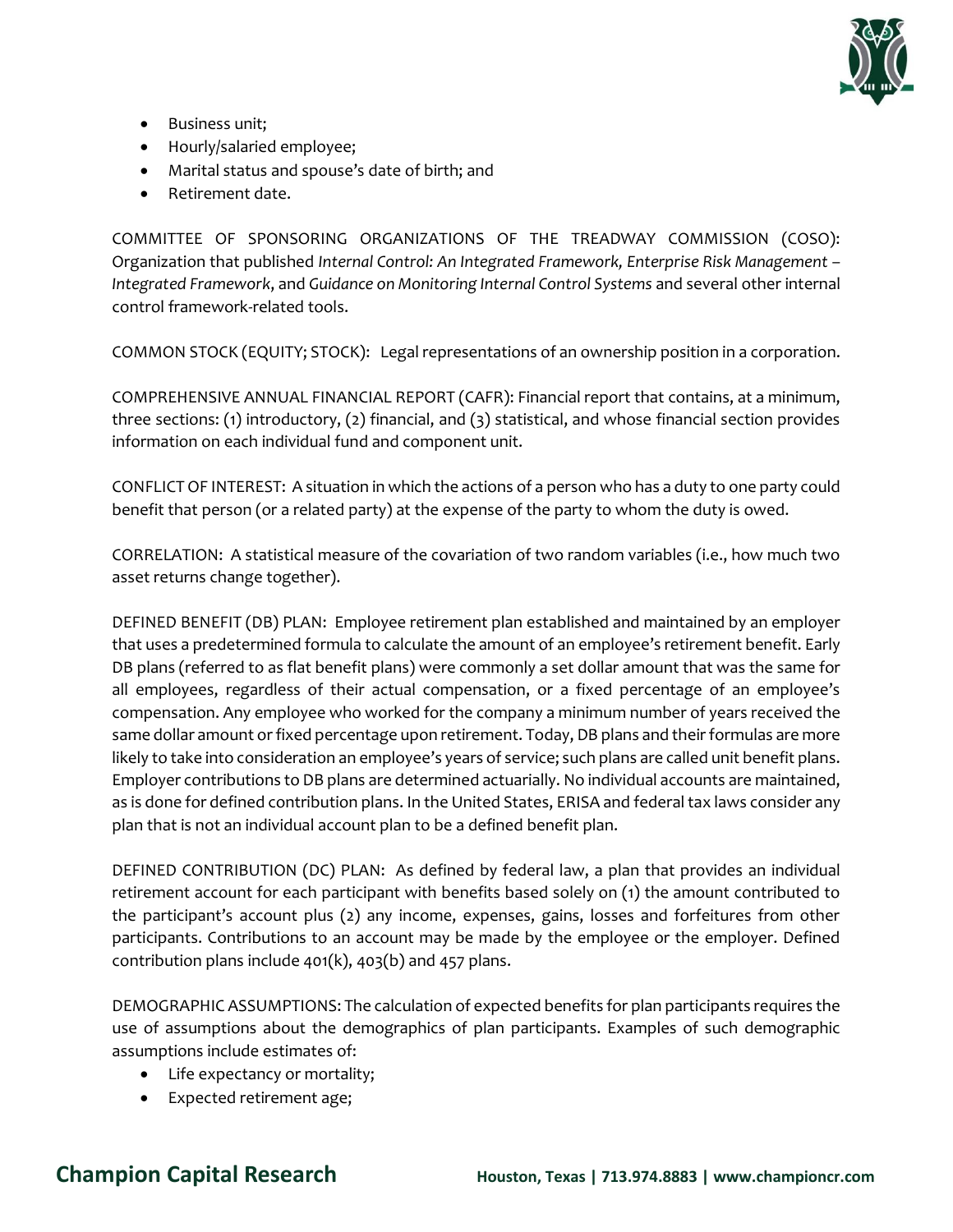

- Employee turnover; and
- Other factors such as probability of disability, marital status, and dependency status.

DIVERSIFICATION: The process of investing in more than one type of asset to reduce the risk of the entire portfolio

EAFE INDEX: An equity market index that includes securities from countries in Europe, Australasia, and the Far East with well-developed capital markets. US and Canadian securities are not included.

EXPECTED RETURN (PROJECTED RETURN): The return on a security (or portfolio) that an investor anticipates receiving over a given time horizon.

EXPENSE RATIO: Annual fee that a mutual fund or exchange-traded fund charges its shareholders for fund administration, management, operating, and distribution services, expressed as a percentage of the market value of the fund's assets.

FIDUCIARY: Person or institution legally responsible for the management, investment, and distribution of a fund. The trustees and administrators who are responsible for the oversight of employee benefit trust funds are considered fiduciaries. Federal law defines a fiduciary as any person who (1) exercises any discretionary authority or control over the management of a plan or the management or disposition of its assets; (2) renders investment advice for a fee or other compensation with respect to the funds or property of a plan or has the authority to do so; or (3) has any discretionary authority or responsibility in the administration of a plan.

FIDUCIARY DUTY: A legal or ethical relationship of confidence or trust between one party and another party or parties.

FUNDED RATIO: Ratio of the value of a fund's assets to the value of the fund's liabilities.

FUNDING POLICY: Statement(s) clarifying the goals and objectives of a benefits plan, and how to achieve them. This policy should include the amounts and timing of contributions by employers and participants.

GAAFR: Acronym for *Governmental Accounting, Auditing, and Financial Reporting*, a publication of GFOA. Also known as the "Blue Book." Various editions of this book have been published since the mid-1930s.

GASB: The Government Accounting Standards Board provides accounting rules for state and local governments.

GFOA: Acronym for the Government Finance Officers Association. For well over a century, the Government Finance Officers Association has promoted accountability and transparency in financial reporting by United States state and local governments.<https://www.gfoa.org/>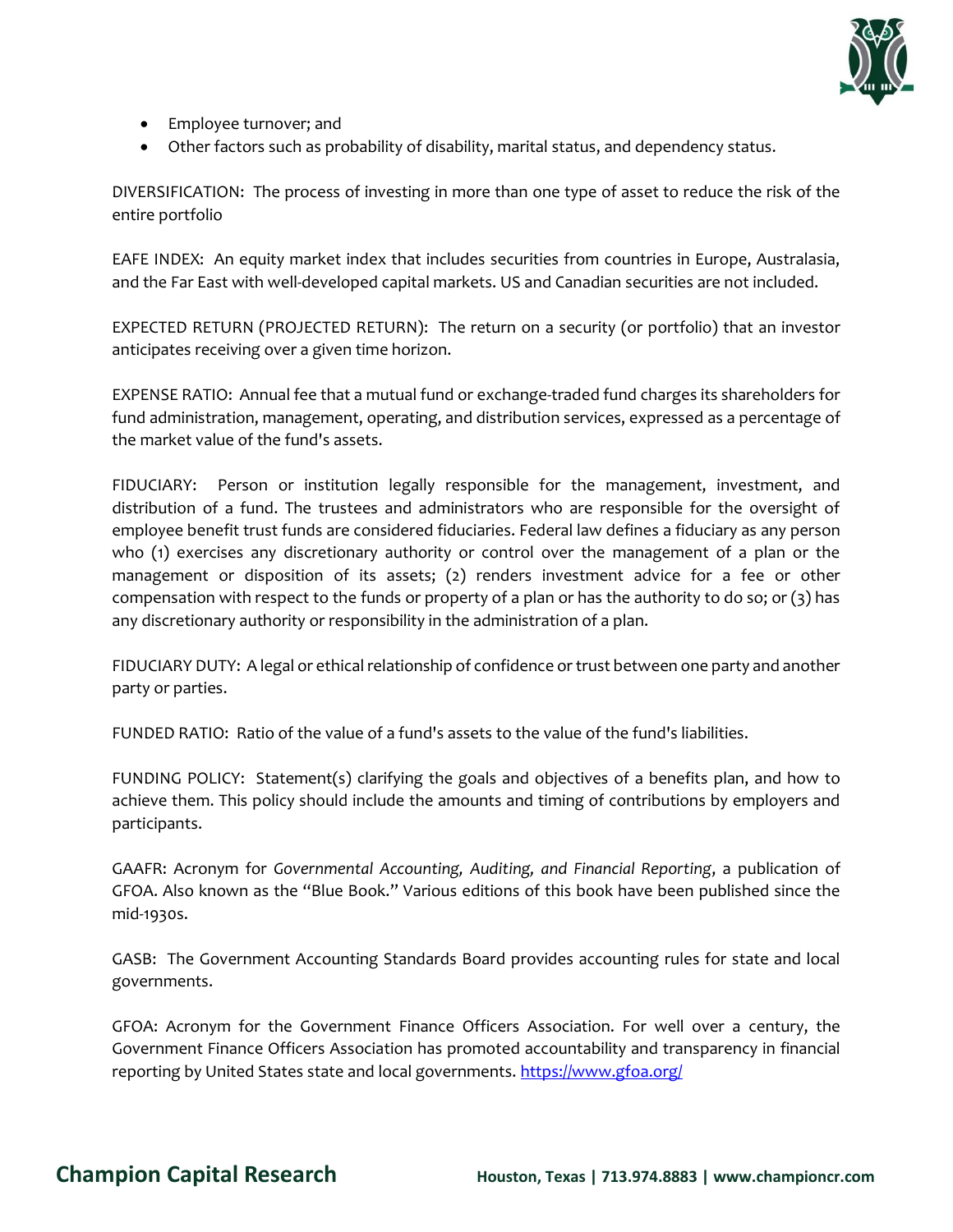

GOVERNANCE STRUCTURE: A set of processes by which a fund is managed for the benefit of some group of beneficiaries.

GROWTH STOCKS: The stocks of companies that have experienced or are expected to experience earnings-per-share growth higher than the market as a whole. Growth stocks also tend to display high price-to-earnings ratios relative to the market.

HEDGE FUND: A form of active management distinguished by a lack of traditional guidelines or benchmarks; a hedge fund typically uses derivatives, leverage, and/or short selling. The term is often synonymous with absolute return fund; sometimes associated with alternative investments.

HIGH-YIELD (JUNK) BONDS: Below-investment-grade bonds (a credit rating below BBB from S&P, or below Baa from Moody's) that have higher current yields (coupon payment divided by current market price) than other investment-grade bonds of similar maturity because of greater uncertainty of coupon and principal payment.

INFORMATION RATIO: A risk-adjusted measure of portfolio active management performance. Mathematically, over an evaluation period, it is the annualized ratio of active management return to active management risk, where risk is measured as the standard deviation of the portfolio's active management returns.

INTERNAL RATE OF RETURN: See money-weighted rate of return.

INVESTABLE UNIVERSE: The aggregate of securities that is appropriate and available for selection under a particular investment mandate.

INVESTMENT COMMITTEE: A group of individuals who are responsible for determining the investment policy of a fund.

INVESTMENT CONSULTANT: A professional (usually associated with a firm) who offers advisory services to a fund, most often in the areas of asset allocation, investment policy, and manager selection.

INVESTMENT-GRADE BONDS: Generally, bonds that possess bond ratings of BBB (Standard & Poor's) or Baa (Moody's Investment Services) or higher. Such ratings permit them to be purchased by regulated financial institutions, such as banks.

INVESTMENT MANAGER: A person or entity that creates and manages portfolios of securities for clients.

INVESTMENT POLICY: Commonly used to describe how contributions to an employee benefit plan are to be utilized from the time they are received until benefits are paid. It is a critical component of the investment process and involves determining a fund's mission, objectives, and attitude toward the trade-off between expected return and risk.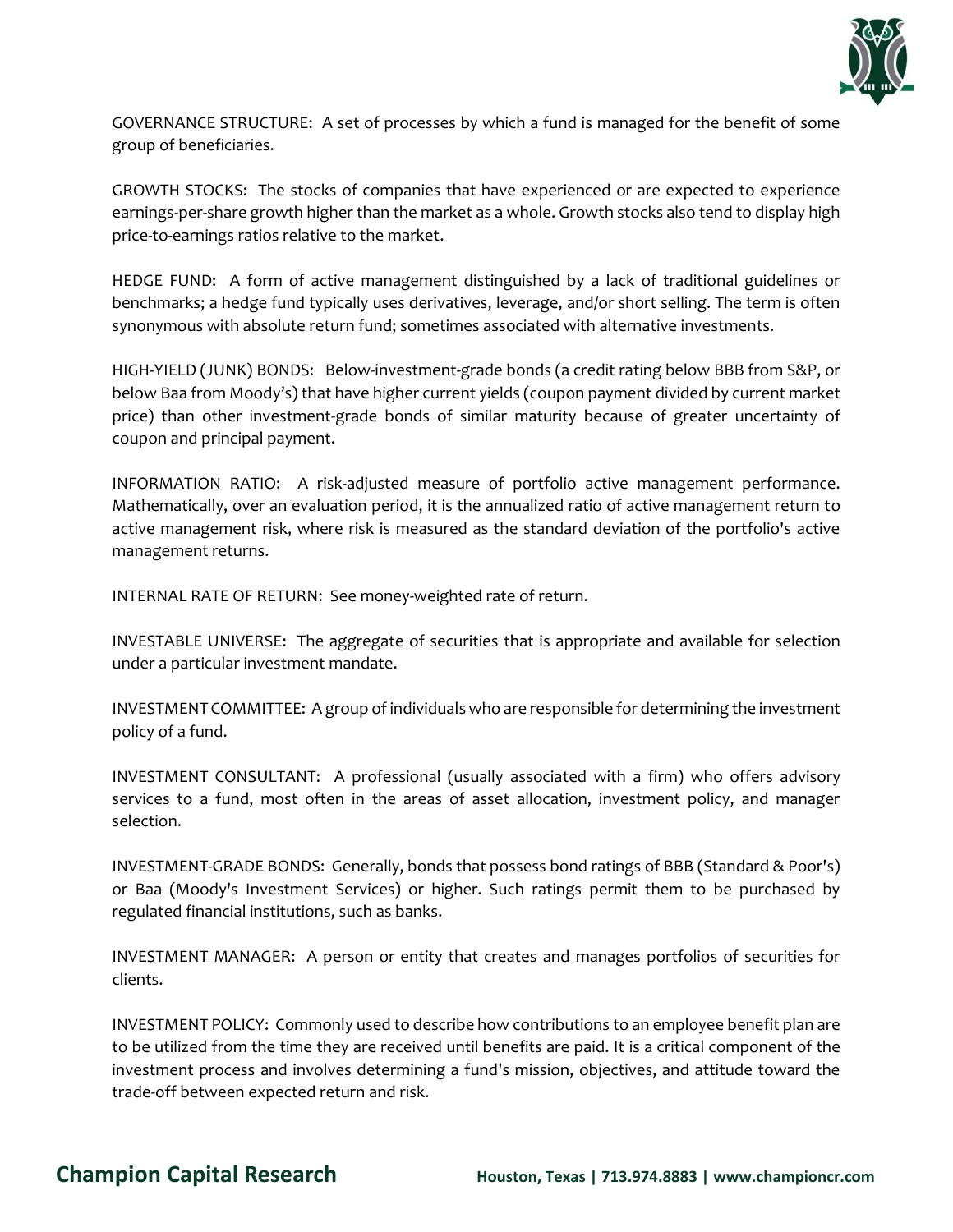

INVESTMENT POLICY STATEMENT (IPS): A formal written document describing a fund's investment policy. Sometimes described as a Statement of Investment Policy, SIP.

INVESTMENT RETURN: The percentage change in the value of an investment in a financial asset (or portfolio of financial assets) over a specified time period.

INVESTMENT RISK: The potential for loss accepted by an investor in the pursuit of investment return; alternatively, the uncertainty associated with the end-of-period value of an investment.

INVESTMENT SKILL: The ability of an active manager to select portfolios that consistently have average returns greater than a given performance benchmark.

LIABILITY: The present value of the accrued benefits promised to the beneficiaries of a fund.

LIQUIDITY: Property of a security that allows investors to convert the security into cash at a price similar to the price of the previous trade in the security (assuming that no significant new information has arrived since the previous trade).

MANDATE: Strategy or performance benchmark used by an investment manager on behalf of and at the direction of a client.

MARKET CAPITALIZATION: Aggregate market value of a security, equal to the market price per unit of the security multiplied by the total number of outstanding units of the security.

MARKET CYCLE: A period of time over which a particular security market moves from one peak to another or from one trough to another.

MARKET INDEX: A collection of securities whose values are averaged to reflect the overall investment performance of a particular market for financial assets.

MONEY MARKET INVESTMENT: A short-term, highly liquid debt instrument, including commercial paper, banker's acceptances, and U.S. Treasury and agency obligations. Asset-backed securities, derivative instruments, and structured notes are *not* encompassed by this term.

MONEY-WEIGHTED RATE OF RETURN (INTERNAL RATE OF RETURN): The rate of return on a portfolio over a particular period of time. It is the discount rate that equates the present value of cash flows into and out of the portfolio, plus the portfolio's ending value, to the portfolio's beginning value.

MUTUAL FUND: A managed investment company of the open-end type, with an unlimited life, that stands ready at all times to purchase its shares from its owners and usually will continuously offer new shares to the public.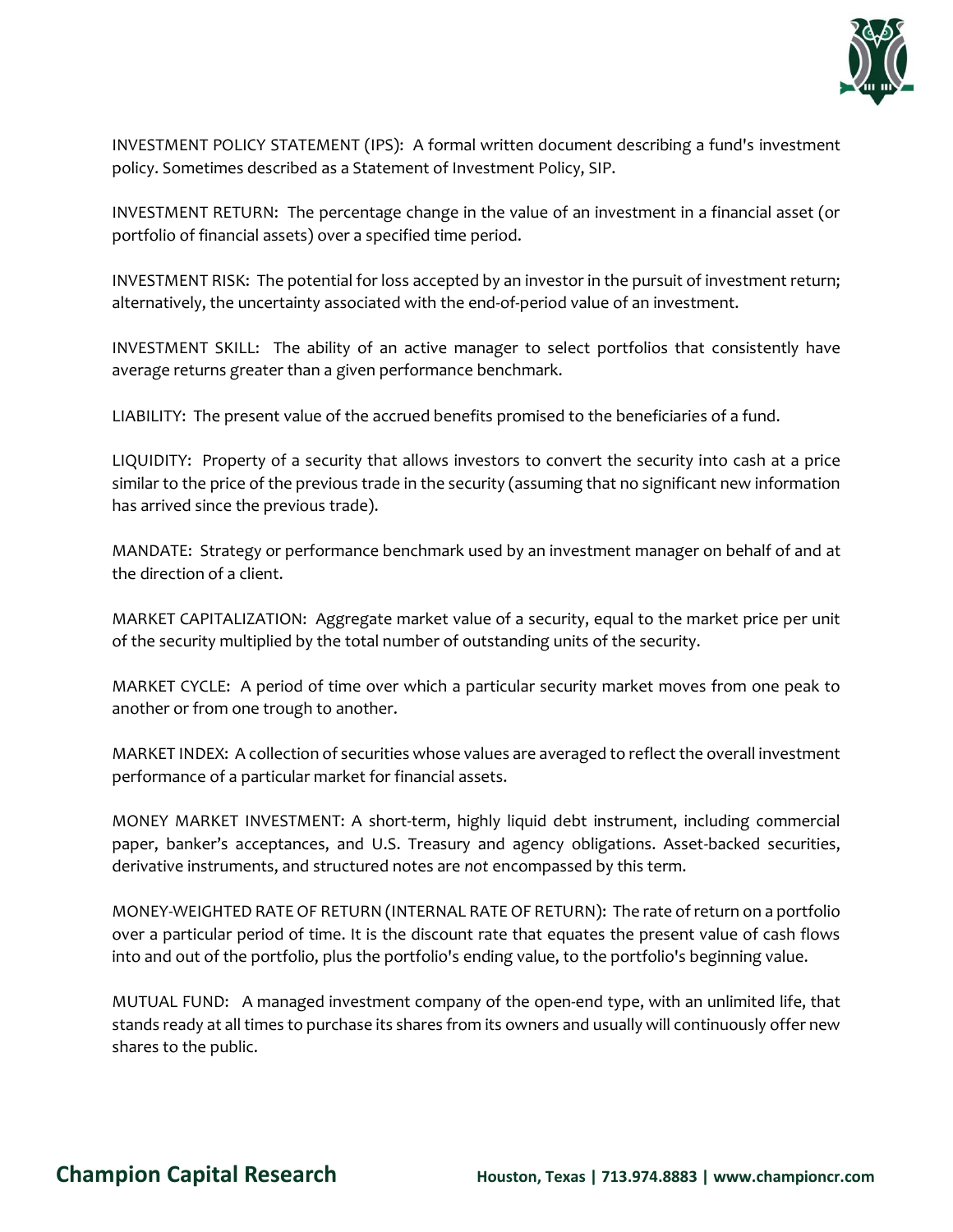

NET ASSET VALUE PER SHARE (NAV): The amount of net assets attributable to each share of capital stock outstanding at the close of a period. In the context of a mutual fund, it is the value per share of net assets calculated at the close of every business day. NAV is the redemption price of a mutual fund share.

NORMAL COST: The cost of the pension benefits earned in the current year.

OTHER POSTEMPLOYMENT BENEFITS (OPEB): Consists of (1) benefits (such as death benefits, lie insurance, disability, and long-term care) that are paid in the period after employment and are provided separately from a pension plan, as well as (2) postemployment healthcare benefits paid in the period after employment, regardless of the manner in which they are provided.

OVERFUNDED: The status of a fund whose assets are greater in value than the associated plan's liabilities.

PASSIVE MANAGEMENT (INDEXING): The process of buying and holding a well-diversified portfolio designed to produce substantially the same returns as a specified market index.

PAY-AS-YOU-GO RETIREMENT SYSTEM: A system in which current benefits are paid out of the current year's contributions. Social Security is largely a pay-as-you-go program. This means that today's workers' pay Social Security taxes into the program and money flows back out as monthly income to beneficiaries. By contrast, defined benefit pension plans in the private sector and in state and local government are generally pre-funded systems.

PEER GROUP: A set of investors (funds or managers) whose returns are used for a comparison with those of a given fund to determine how the given fund ranks among similar funds.

PENSION: A steady income given to a person as the result of service (e.g., employee, military) that begins when a specific event (e.g., disability, retirement) occurs. Pensions are typically paid monthly and based on factors such as years of service and prior compensation. The payment may be made by a government, employer, pension fund, or life insurance company.

PENSION EXPENSE: An accrual measure of the current year's outflow of resources associated with the employer's pension. Calculation of pension expense is based on the change in the employer's pension liability, adjusted for deferred portions, if any, of (1) differences between and expected and actual experience, (2) differences between projected and actual earnings on plan investments, and (3) changes of assumptions or other inputs.

PERFORMANCE APPRAISAL: The part of the performance evaluation process that attempts to determine whether the investment returns over an evaluation period have been achieved by skill or luck.

PERFORMANCE ATTRIBUTION: The part of the performance evaluation process that identifies sources of returns for a portfolio relative to a designated benchmark over an evaluation period.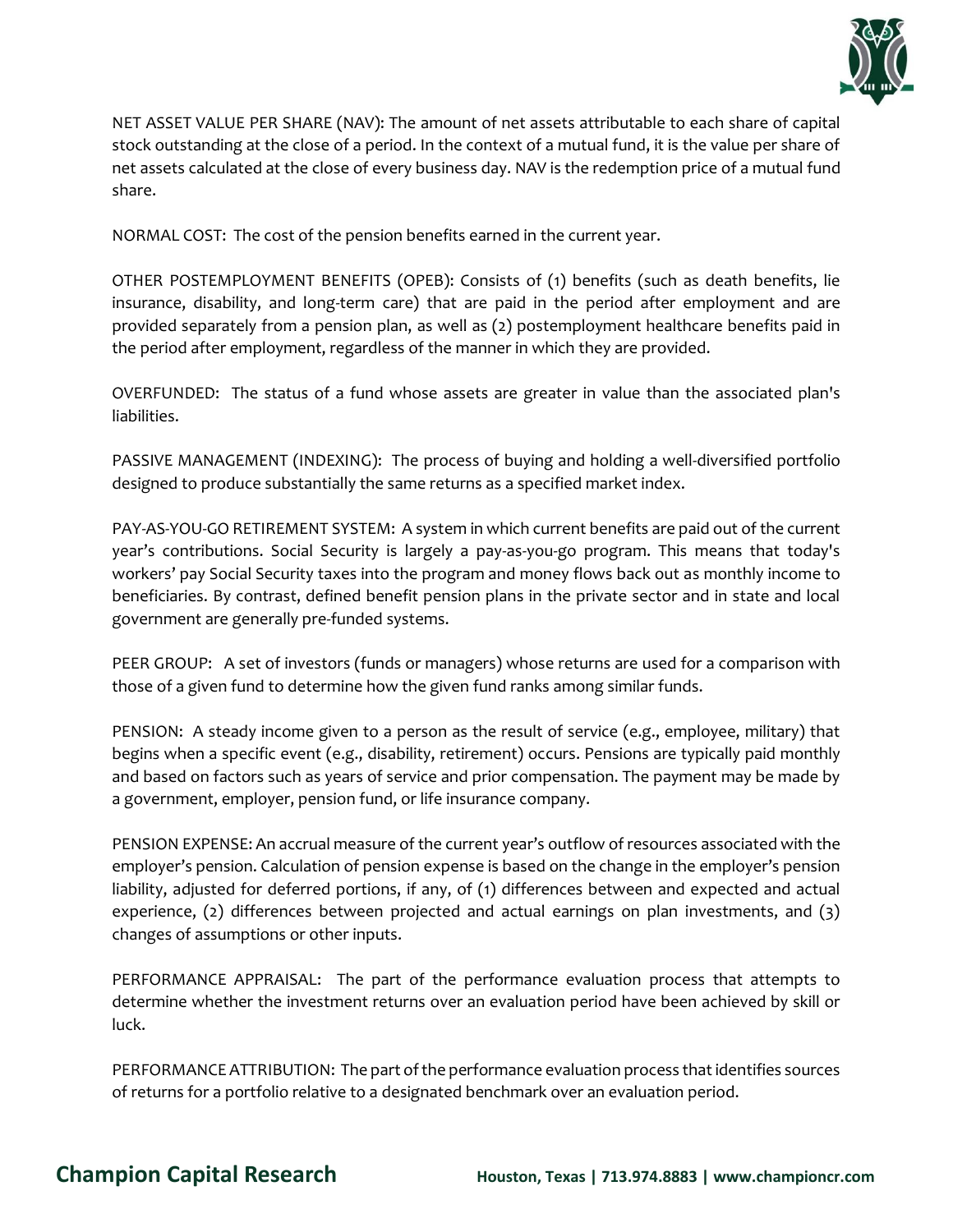

PERFORMANCE EVALUATION: A component of the investment process involving periodic analysis of how a portfolio performed in terms of both returns earned and risks incurred.

PERFORMANCE MEASUREMENT: The part of the performance evaluation process that calculates a portfolio's rate of return over an evaluation period.

PLAN PARTICIPANT: A member of a defined-benefit or defined-contribution plan to whom benefits are promised or are being paid. Plan participants may be actives (currently employed) or retired.

POLICY ASSET MIX: A set of asset classes and desired percentage allocations to each class such that the total portfolio displays the investor's desired risk and expected return profile; also referred to as the "policy portfolio," "policy benchmark," "policy asset allocation," or "strategic asset allocation."

POSTEMPLOYMENT BENEFITS (PEB): Benefits that are paid subsequent to a termination of employment in exchange for services rendered during employment. Consists of pensions and other postemployment benefits (OPEB).

PRE-FUNDED RETIREMENT SYSTEM: A system in which the benefits to be paid during retirement are paid for before retirement begins. Typically, regular contributions for each worker are made into a retirement fund during the course of that worker's career, starting with the first paycheck and continuing until the last. These contributions are invested, and contributions accumulated investment earnings pay for benefits in retirement.

PRIVATE EQUITY: A broad asset class generally involving buyouts, venture capital, and distressed debt converted into equity.

PROJECTED BENEFIT OBLIGATION (PBO): The projected benefit obligation is the actuarial value of all expected future benefit payments attributed to the pension benefit formula to employee service rendered to date. Measurement of the PBO should reflect future compensation levels to the extent that defined benefits are compensation-related, in accordance with an appropriate projected unit credit method. Future compensation levels should be consistent with the formula defining the pension benefit and include an estimate of future compensation levels of individual employees covered by the plan, including changes attributed to general price levels, productivity, seniority, and promotion, depending upon the pension benefit formula.

PUBLIC EMPLOYEE RETIREMENT SYSTEM (PERS): A special-purpose government that administers one or more pension plans; may also administer other types of employee benefit plans, including postemployment healthcare plans and deferred compensation plans.

REAL ESTATE: An investment in land and physical structures intended to provide a stream of rental or lease income and possibly capital appreciation.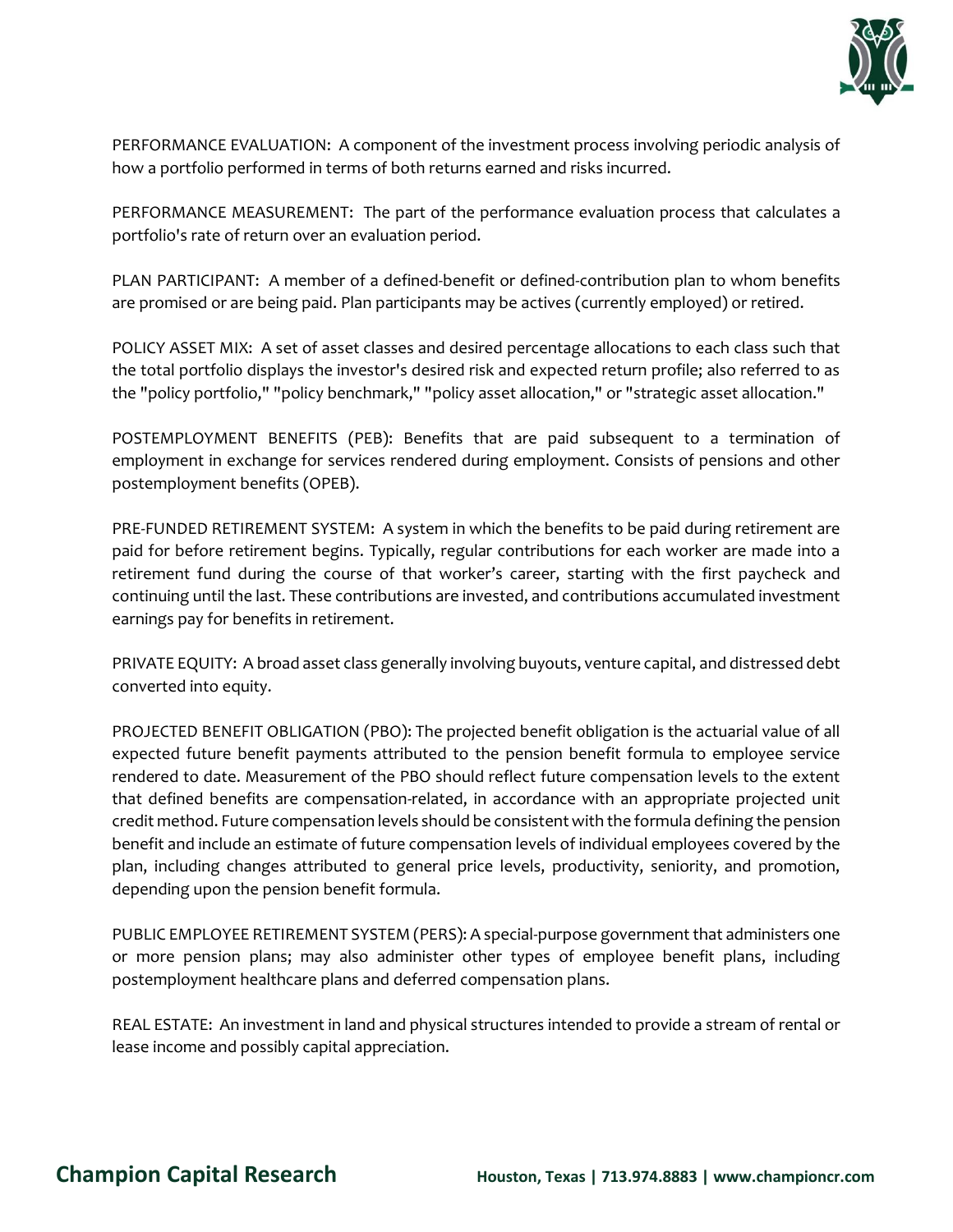

REALIZED GAINS AND LOSSES: The difference between the carrying value of an asset (cost basis) and its price at the time of sale. The term *unrealized gains and losses* is used to describe the difference between carrying value and market price prior to sale.

REBALANCING: The process of buying and selling assets to restore a fund to its policy asset mix after market movements or net cash flows have changed the actual market weights of the various asset classes.

RECORD KEEPER: An investment organization responsible for maintaining the financial and investment details of the individual participants' records in a retirement plan.

RELATIVE PERFORMANCE: The difference between a portfolio's return and the benchmark's return.

REPLACEMENT RATIO (REPLACEMENT RATE): Ratio which compares a household's post-retirement income from all sources (Social Security, pensions, and savings) to its income before retirement. The replacement ratio is a common measure of determining retirement income adequacy.

RISK BUDGETING: A risk management technique in which assets are allocated efficiently so that the expected return of each asset is proportional to its contribution to portfolio risk.

RISK CAPACITY: Financial ability of an investment organization to withstand adverse investment results.

RISK MANAGEMENT: A part of the investment process in which the risks of a portfolio are identified and quantified; strategies are then developed to control those risks.

RISK TOLERANCE: The trade-off between risk and expected return demanded by a particular investor.

SCENARIO ANALYSIS: A process whereby, for the purpose of designing appropriate investment strategies, an investor considers a number of possible future economic investment environments and the likelihood of those environments occurring.

SEPARATELY MANAGED ACCOUNT (SMA): An investment vehicle that takes in funds from a single investor and uses the proceeds to purchase financial assets for the sole benefit of that investor. The investor directly owns all assets held in the account. Also called "separate account."

SHARPE RATIO: A risk-adjusted measure of portfolio performance in which risk is measured by the standard deviation of the portfolio's returns. Mathematically, over an evaluation period, it is the annualized ratio of the excess return (the actual return less the risk-free return) of the portfolio divided by the portfolio's standard deviation.

SMOOTHING: The process of amortizing investment gains and losses over a period of time. For example, rather than using the market value of a fund's assets in determining the balance sheet entry,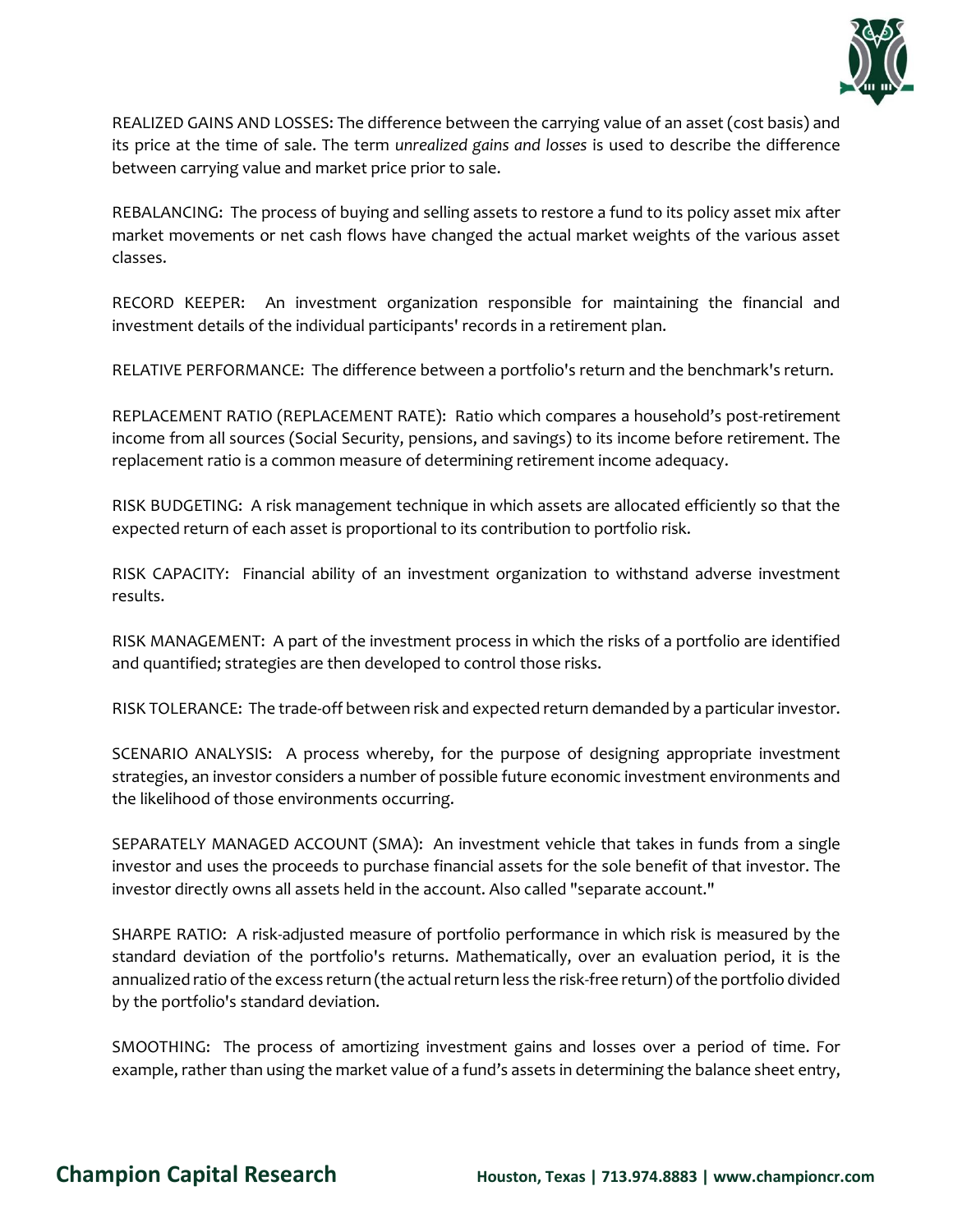

actuaries may calculate an actuarial value of assets (AVA) by taking, say, a five year average of assets. This can help to reduce volatility in contribution rates.

STAFF: The professionals who, on a day-to-day basis, administer the investment program of a fund.

STANDARD DEVIATION: A statistical measure of the variability (range of potential outcomes) of investment returns.

STOCK: See common stock.

STRESS TEST: A form of analysis in which one estimates the impact of various adverse situations on the returns of a portfolio.

TIME-WEIGHTED RATE OF RETURN: The rate of return on a portfolio over a particular period of time. Effectively, it is the return on \$1.00 invested in the portfolio at the beginning of the measurement period.

TOTAL PENSION LIABILITY (TPL): GASB Statements No. 67 and 68, which became effective in 2014 and 2015, require all plans to report a standardized measure of actuarial liability, referred to as the *Total Pension Liability*. TPL must be calculated using a uniform cost method (the individual entry age cost method) rather than the actuarial cost method the plan uses to determine contribution amounts, and it must be calculated using a discount rate that under certain circumstances may be lower than the investment return assumption used for funding purposes. Additionally, each plan is required to disclose how sensitive its Total Pension Liability is to changes in the discount rate. For some plans a different liability measurement is used as part of the process of determining amounts that should be contributed to fund the plan.

TRUSTEE: Person, bank, or trust company that has fiduciary responsibility for a pool of assets, i.e., responsibility over the receipt, disbursement and investment of property or funds for the benefit of another party. When this responsibility is not exercised by a bank or trust company, it is usually exercised by a board of trustees with each trustee given one vote.

UNCERTAINTY: The state of incomplete knowledge about the present and future with respect to an investment.

UNCORRELATED: The condition in which the returns of two or more assets do not go in the same direction at the same time.

UNDERFUNDED: The status of a fund whose assets are less in value than the liabilities for which those assets exist.

UNFUNDED ACTUARIAL ACCRUED LIABILITY (UAAL): Under now superseded standards, it was the amount by which the actuarial accrued liability for postretirement benefits exceeds the actuarial value